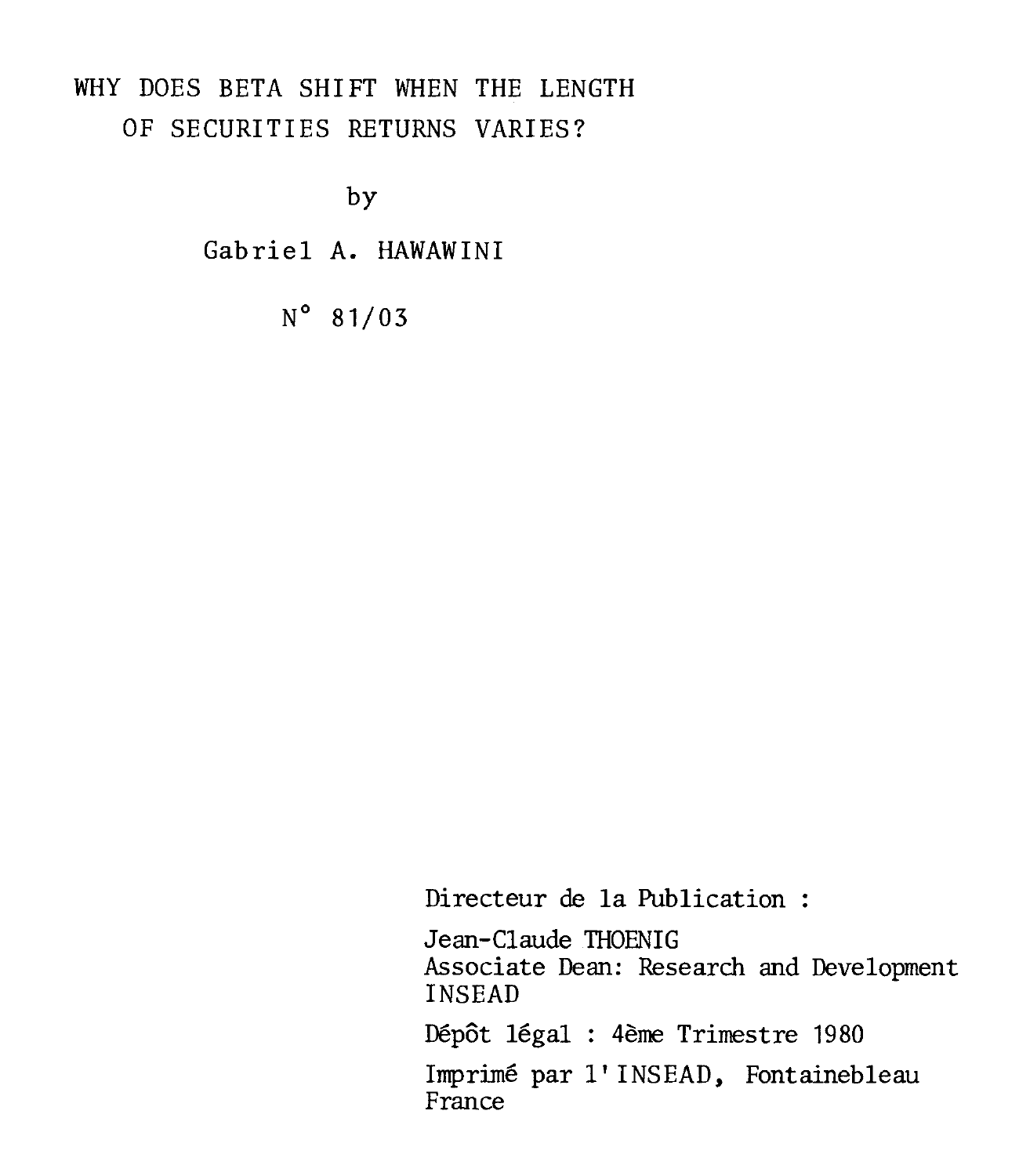#### **WHY DOES BETA SHIFT WHEN THE LENGTH**

**OF SECURITIES RETURNS VARIES?** 

**Here is a simple model that explains shifts in estimated beta in response to a change in the length of time interval over which securities' rpturns are measured. This modet will also tell vou if the shift is expected to be uoward or downward.** 

Gabriel HAWAWINI

European Institute of Business AdMinistration (INSEAD)

December 1980

Mailing address : INSEAD Boulevard de Constance 77305 FONTAINEBLEAU CEDEX France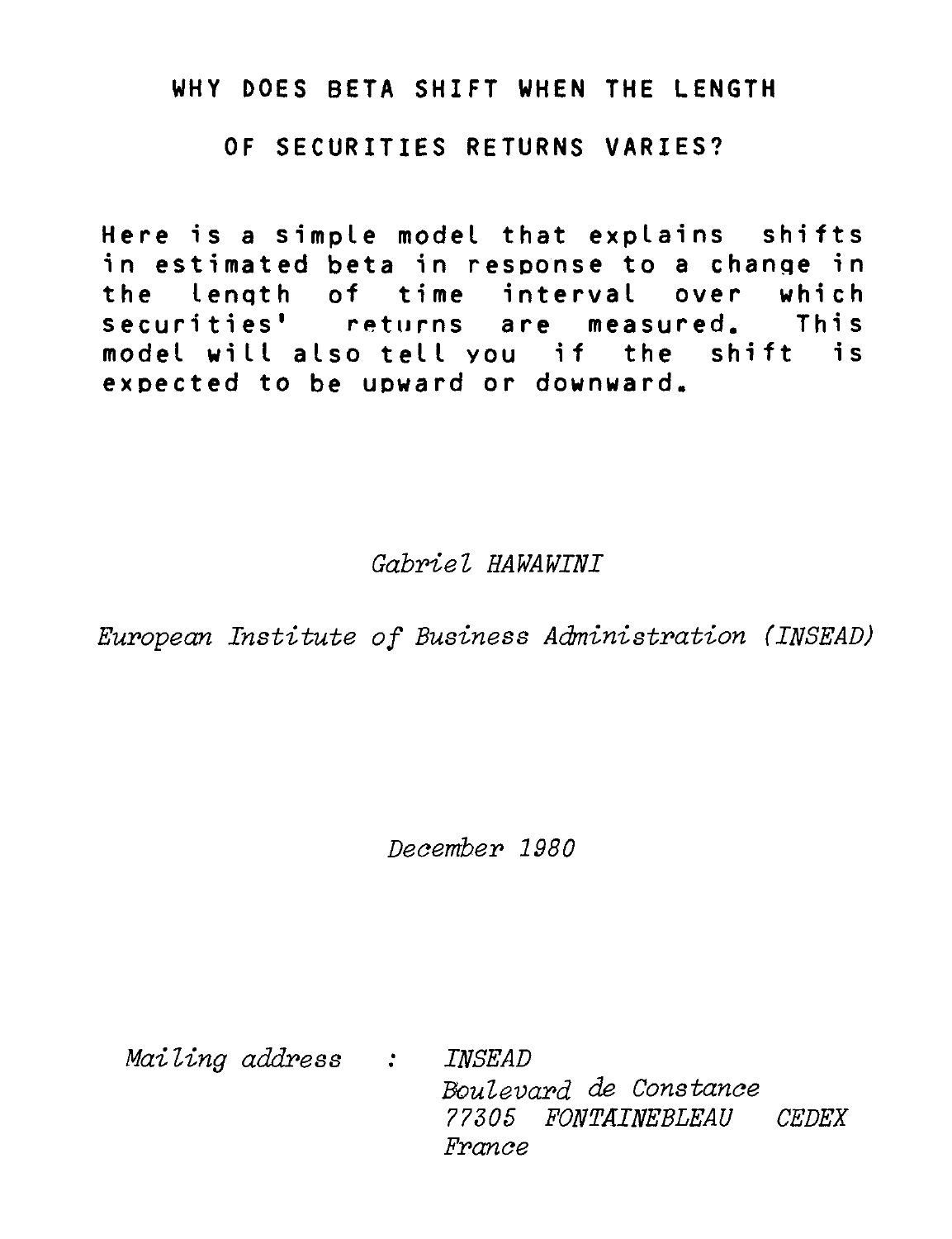#### WHY DOES BETA SHIFT WHEN THE LENGTH

#### OF SECURITIES RETURNS VARIES?

Here is a simple model that explains shifts in estimated beta in response to a change in the length of time interval over which<br>securities' returns are measured. This securities' returns model will also tell you if the shift is expected to be upward or downward.

Modern Portfolio Theory (MPT) has produced several useful concepts which are today employed by portfolio managers and other practitioners in the field of finance. Central among these concepts is the systematic risk of a security, or its beta coefficient. In order to estimate a security's beta , one must use historical rates of return. MPT, however, does not tell us if these rates of return should be measured over daily, weekly, monthly or any other length of time. Several researchers have shown that it is not a trivial issue<sup>1</sup>. A monthly beta may be larger or smaller than a daily beta although both betas were estimated over the same fixed calendar period. This phenomemon is illustrated in Exhibit 1. The fixed estimation period is of 4 years (from January 1970 to December 1973). It can be broken down into either 1009 daily returns or 50 monthly returns, which in turn are used to estimate beta. In the case of Wayne Gossard (first firm on the List), daily beta is .459 and monthly beta is .976, an increase of 112%. In the case of Eastman Kodak (Last firm on the list), daily beta is 1.251 and monthly beta is .932, a decrease of 34%.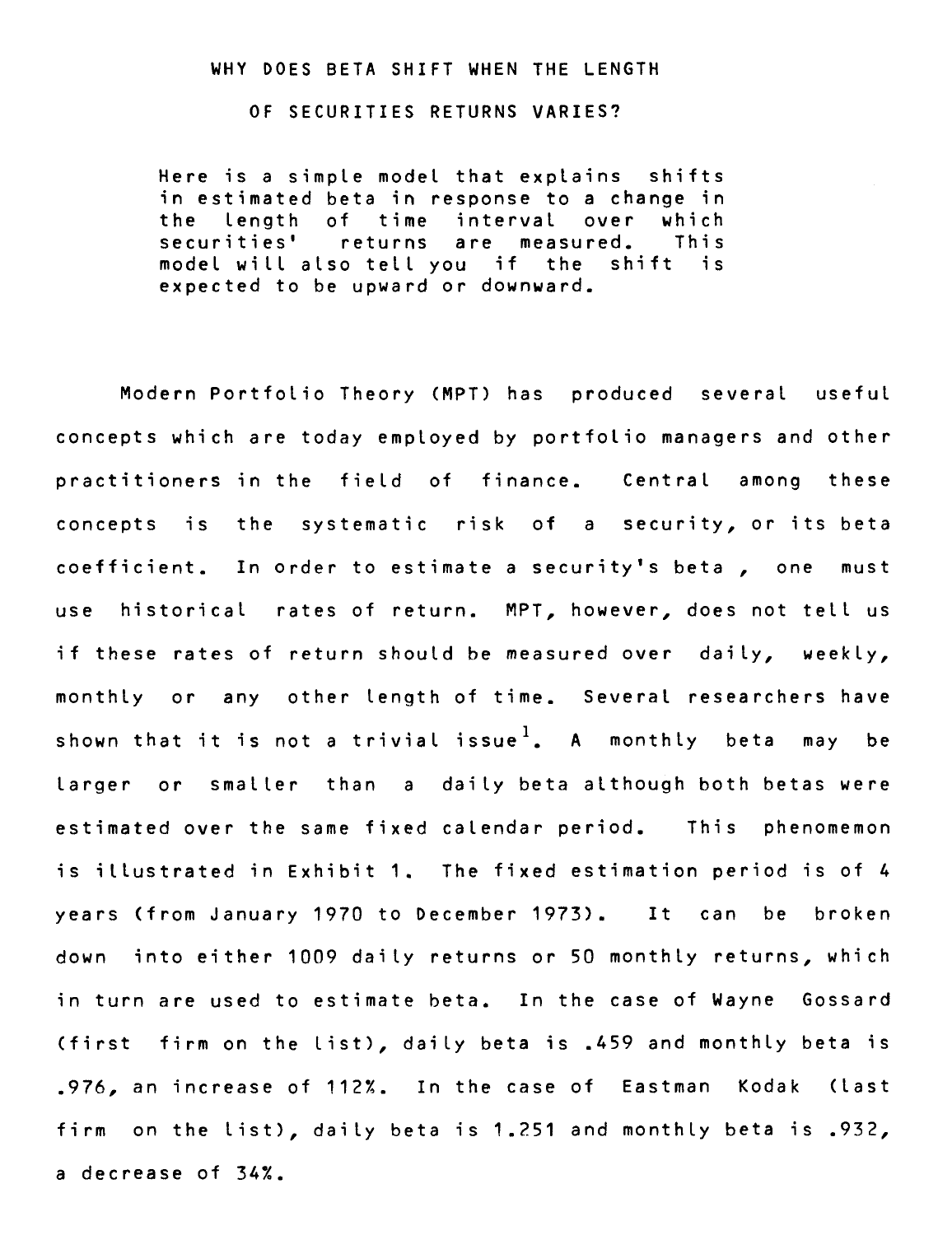In this article, I present a simple model which explains why estimates of beta may vary in response to a change in the length of the time interval over which securities' returns are measured. This model also predicts the direction and the strength of these variations in estimated betas. Specifically, I will show that securities that are "thinner" than the market average - those with a smaller market value of shares outstanding (MVSO) than the average of all securities outstanding - will generally have a rising beta, whereas securities that are "thicker"<sup>2</sup> than the market average - those with a larger MVSO than the average of all securities outstanding - will generally have a falling beta. In the concluding section, I examine the implications of this phenomenon for some practical aspects of MPT such as portfolio evaluation and the estimation of the Security Market Line and the market price of risk reduction.

# What causes beta to shift when the return interval varies?

The major factor resoonsible for the observed shifts in estimated betas is the existence of intertemporal (non-contemooraneous) relationships between the daily returns of securities and those of the general market movement: securities' daily prices do not move in unison, some stocks may lag hehind the general market movement and others may lead it. Evidence of this phenomenon is oresented in Exhibit 2. The first column gives the contemporaneous correlation coefficient ( $\rho_{\texttt{im}}$ ) between securities' daily returns and the daily returns of the S&P-500 which I used as the market index m. This is a measure of the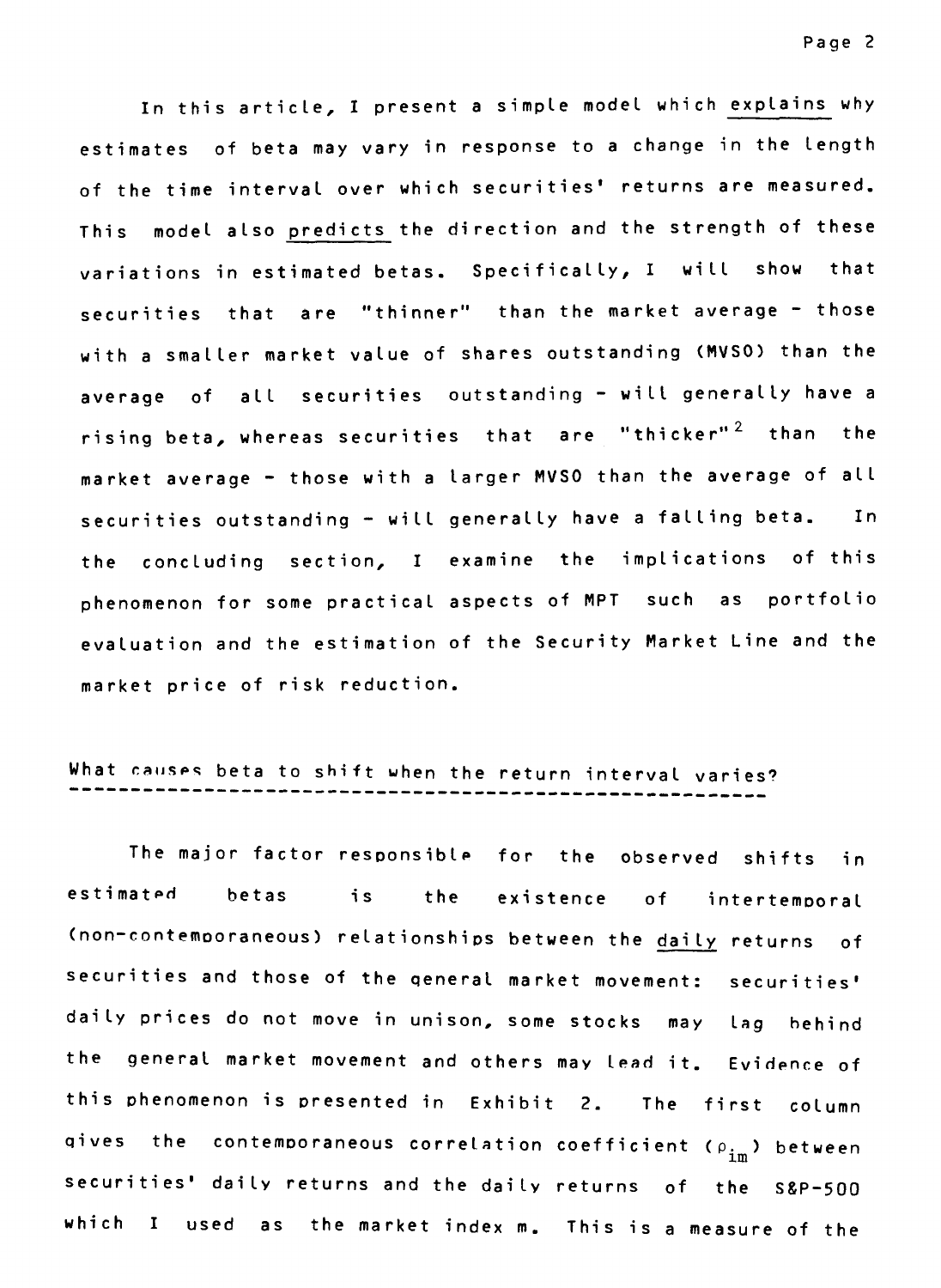simultaneous association between a security's daily price movements and those of the S&P-500. The second column gives the intertemporal correlation coefficient with a lag of one day (P  $\frac{-1}{\text{im}}$ ) which measures the strength of the association between today's S&P-500 returns and those of a security one day earlier, that is, the security's daily price movements lag behind those of the S&P-500 in this case. The third column gives the intertemporal correlation coefficient with a lead of one day + 1 intertemporal correlation coefficient with a lead-of-one-day<br>(<sup>p i</sup>m ). Intertemporal-correlation-coefficients-of-order higher than the first  $-$  not reported in Exhibit  $2 -$  are usually statistically insignificant<sup>3</sup>. The last column gives the ratio of the sum of the two intertemporal correlation coefficients to the contemporaneous correlation coefficient. It is a measure of the strength of intertemporal cross correlation relative to contemporaneous correlation. I cail this ratio the q-ratio of a given security. We will see that this ratio will explain the described shifts in beta. As examples, the q-ratio of Wayne Gossard (WG) and that of Eastman Kodak (EK) are, respectively:

$$
q_{\text{WG}} = \frac{\rho_{\text{WG,m}}^{-1} + \rho_{\text{WG,m}}^{+1}}{\rho_{\text{WG,m}}} = \frac{.106 + .060}{.143} = 1.161
$$
  

$$
q_{\text{EK}} = \frac{\rho_{\text{EK,m}}^{-1} + \rho_{\text{EK,m}}^{+1}}{\rho_{\text{EK,m}}} = \frac{.094 + .189}{.626} = .452
$$

It is also useful to recognize that the S&P-500 has a measurable q-ratio:  $-1$   $+1$   $2p^{-1}$ 

$$
q_{m} = \frac{\rho_{m} \dot{m}}{\rho_{m} \rho_{m}}
$$
 =  $\frac{2 \rho_{m}}{1}$  = 2(.285) = .570

where  $\rho_{\text{mm}}^{-1}$  =  $\rho_{\text{mm}}^{+1}$  = the autocorrelation coefficient with a lag of one day in the S&P-500 whose value was found to equal .285 over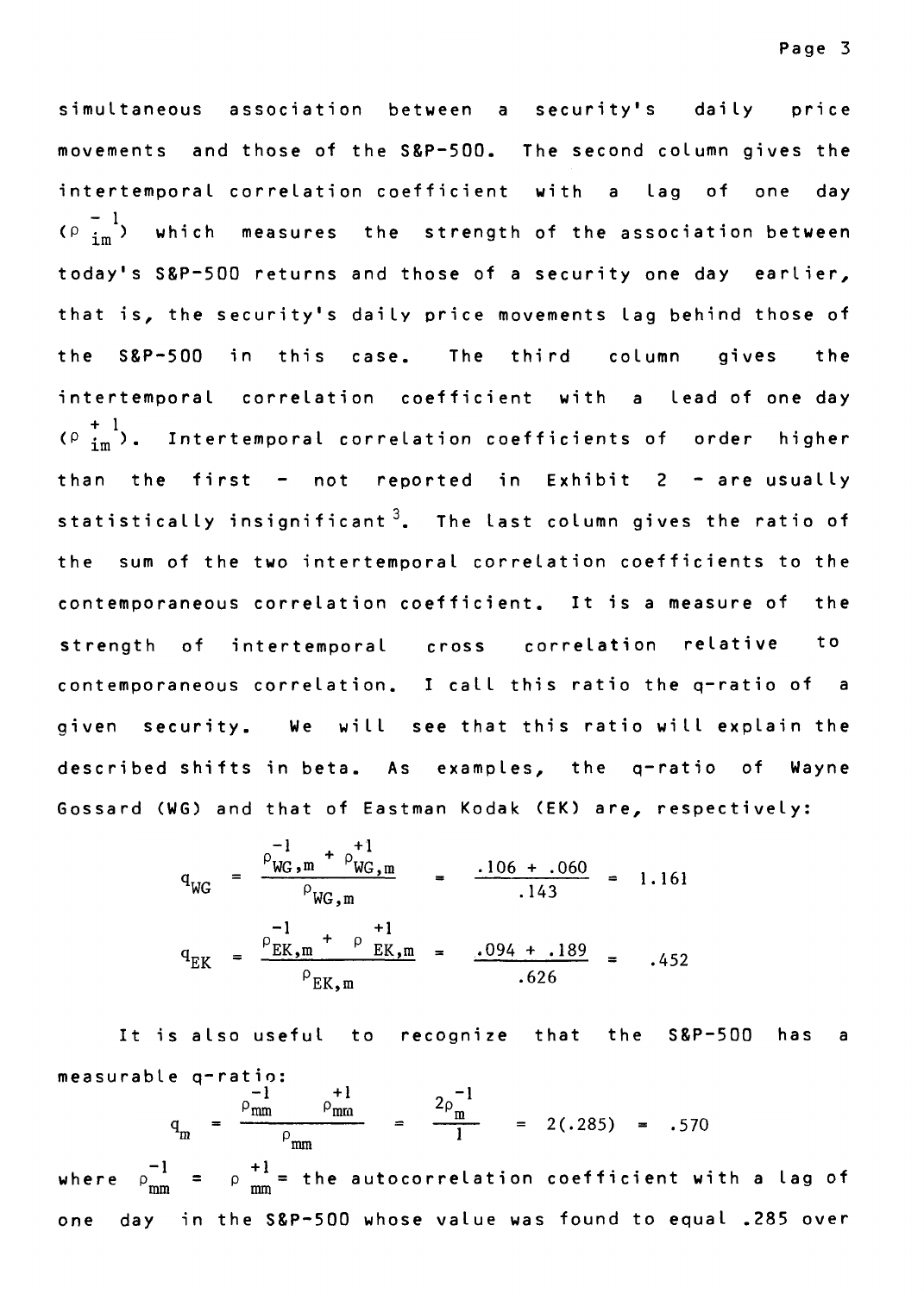the period January 1970 - December 1973. Since the contemporaneous price movements of the S&P-500 are perfectly positively correlated with themselves,  $\rho_{mm} = 1$  and hence the q-ratio of the S&P-500 is equal to twice its autocorrefation coefficient.

I will now show that the presence of these daily intertemporal correlations, whose relative strengths are measured by the q-ratio, causes beta to shift in response to changes in the length of the return interval. The beta coefficient of security i  $(\beta_i)$ , estimated over time intervals of T days, is defined as the ratio of the T-day covariance  $(\sigma_{\text{im}}$  (T)) between the returns of i and those of the market index m to the T-day variance ( $\sigma_{\rm m}^{-2}$  (T)) of the returns of the market index:

$$
\beta_{i}(T) = \frac{\sigma_{i m}(T)}{\sigma_{m}^{2}(T)}
$$
 (1)

I have shown elsewhere<sup>4</sup> that  $\sigma_{\text{im}}(T)$  can be expressed as a function of the daily covariance  $\sigma_{\text{im}}(1)$ , the length T of the return interval in days, and the security's q-ratio  $(q_{\text{im}})$ according to :

$$
\sigma_{\text{im}}(T) = \sigma_{\text{im}}(1)[T + (T-1) q_{\text{im}}]
$$
 (2)

An analogous expression can be derived to relate the T-day variance  $\sigma_m^2$ (T), to the daily variance,  $\sigma_m^2$ (1), as well as T and  $\boldsymbol{q}_{_{\mathbf{m}}}$  such as:

$$
\sigma_{m}^{2}(T) = \sigma_{m}^{2}(1) [T + (T-1) q_{m}] \qquad (3)
$$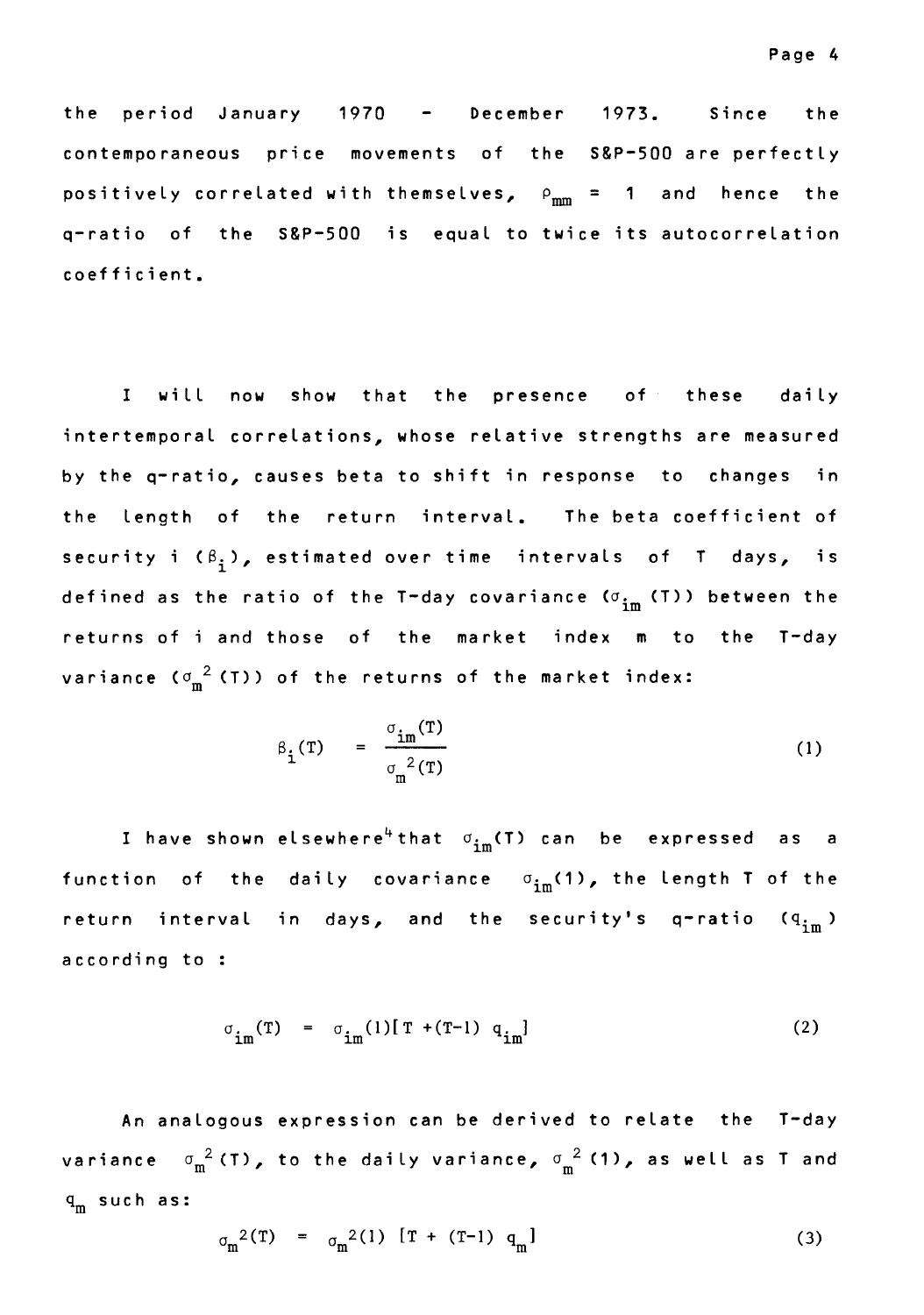where  $q_m = 2\varrho_m^{-1}$  , that is, twice the first order daily autocorrelation coefficient.

Substituting (2) and (3) in (1) gives:

$$
\beta_{\text{i}}(T) = \frac{\sigma_{\text{im}}(1) [T + (T-1)q_{\text{im}}]}{\sigma_{\text{m}}^{2}(1) [T + (T-1)q_{\text{m}}]} = \beta_{\text{i}}(1) \frac{T + (T-1)q_{\text{im}}}{T + (T-1)q_{\text{m}}}
$$
(4)

Equation (4) clearly shows how intertemporal cross correlations affect beta as T varies. First, consider the case for which  $q_{im} = q_m = 0$ , then  $\beta_i(T) = \beta_i(1)$  regardless of the value of T. In this highly unlikely situation, beta will be invariant to the length of the return interval. There is another case for which beta is invariant. This is when  $\mathbf{q}_{\mathtt{im}} = \mathbf{q}_{\mathtt{m}} \mathtt{\neq 0.}$  A security's q-ratio is non-zero and equals that of the market index, a situation that may possibly arise. In general,  $\boldsymbol{q}_{\texttt{im}}$  will be different from  $q_{m}$  causing  $\beta_{i}$ (T) to be different from  $\beta_{i}$ (1) when T varies.

## Predicting the direction and the strength in a shift in beta

Which security will have a beta that rises, remains constant, or falls when the return interval is changed? How strong will this variation in beta be? To answer these questions we can take the derivative of (3) with respect to T. It will measure the response of  $\beta_1(T)$  to a small change in T. We have:

$$
\frac{d\beta_{i}(T)}{dT} = \frac{\beta_{i}(1) [q_{im} - q_{m}]}{[T + (T-1) q_{m}]^{2}}
$$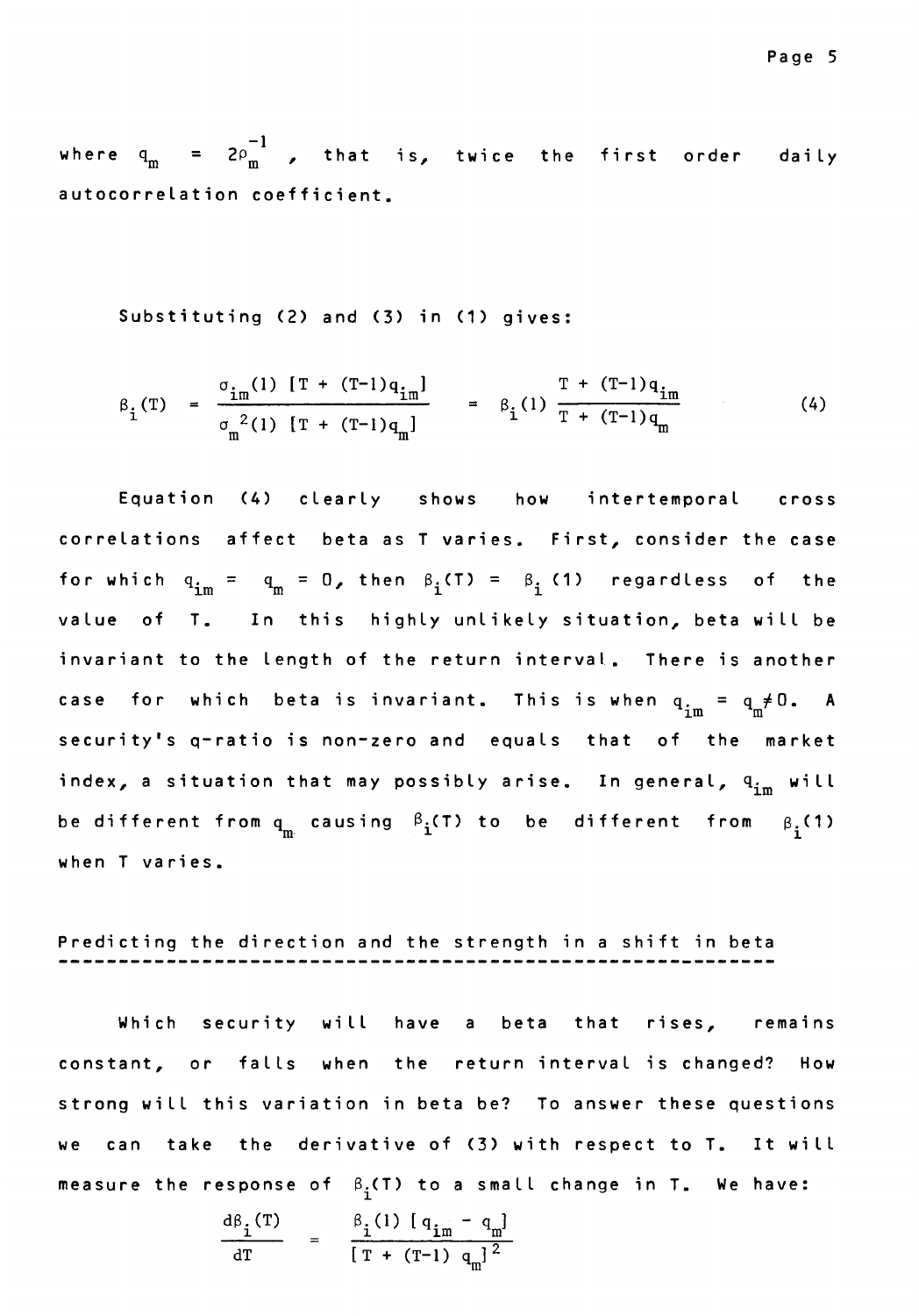**For beta to rise, the derivative should be positive. This will occur whenever qimis larger than qm. For beta to fall, the derivative should be negative. This will occur whenever qim is**  smaller than q<sub>m</sub>. Furthermore, beta will rise faster the larger is  $q_{im}$  relative to  $q_{m}$  and it will fall faster the smaller  $q_{im}$  is **relative to gm.** 

**To illustrate, consider Wayne Gossard and Eastman Kodak. The former has a q-ratio of 1.161, far in excess of that of the market index (.570), therefore its beta should rise with the return interval at a faster rate than for other securities in the sample for which the q-ratio exceeds .570 but is smaller than 1.161. This is indeed what we observe (see Exhibit 1). Eastman Kodak has a q-ratio of .452, below that of the market index, therefore its beta should fall as the return interval rises. This is again what we observe (see Exhibit 1). Take Aluminium Co. of America. Its q-ratio equals .569 (see Exhibit 1) which is approximately the value of the q-ratio of the market index. Therefore we should expect its beta to remain constant as the return interval varies. This is indeed the case as shown in Exhibit 1.**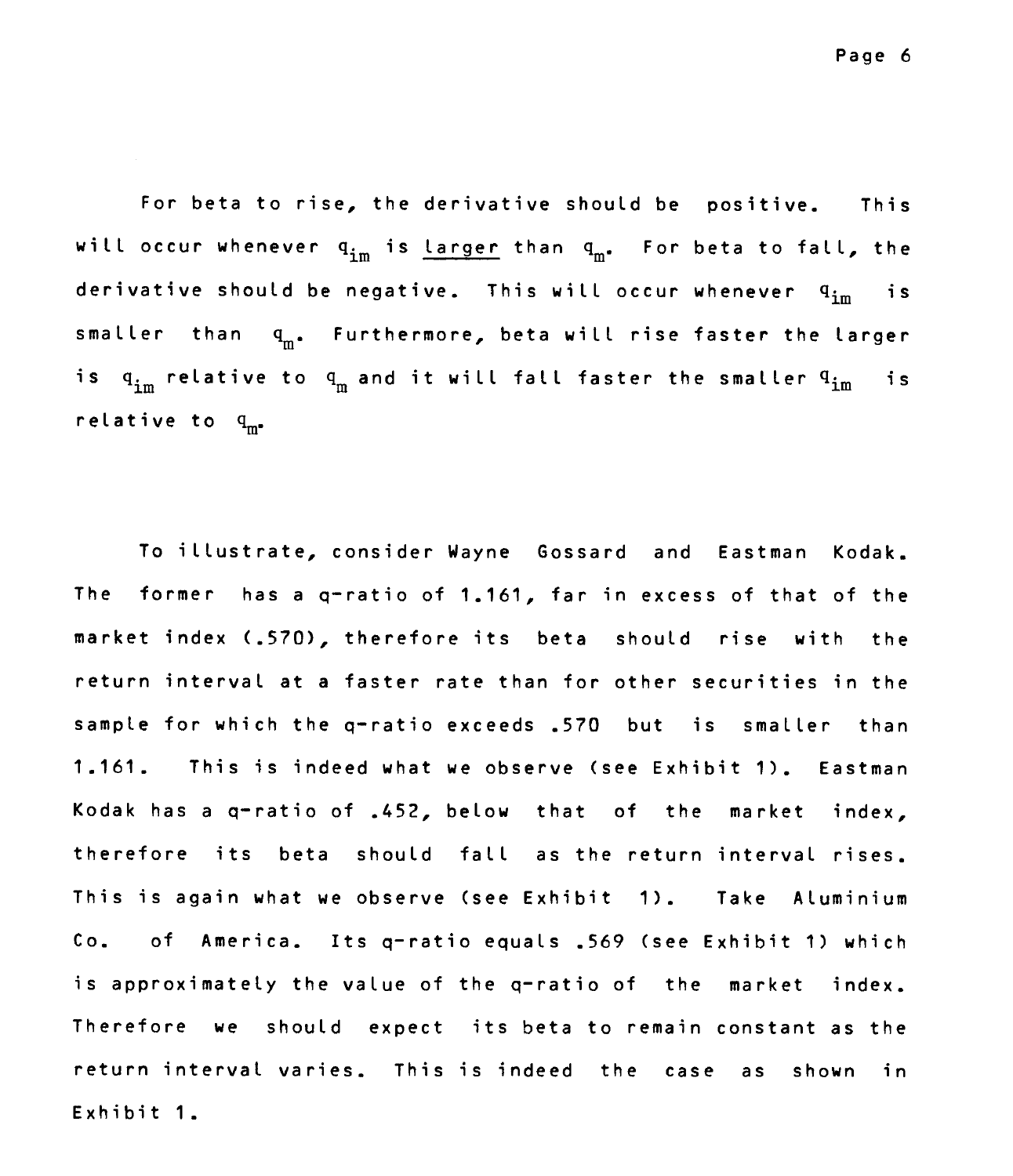Is there a faster way to tell if beta will shift uoward or downward? In other words, is it possible to oredict the direction of the shift in beta without the knowledge of its q-ratio? The answer is yes. I have shown elsewhere<sup>5</sup> that a security's a—ratio is inversely related to that security's market value of shares outstandinq (MVSO). This means that securities **with Irae** MVSO (relative to the market average) will have small 1—ratios in comparison to the market. Those with small MVSO (relative to the market average) will have high q—ratios in comparison to the market. Therefore, we may use MVSO (a security's relative market thinness) to determine the direction of the shift in beta. Eastman Kodak with a large MVSO (relatively small q—ratio) will have a falling beta and Wayne Gossard with a small MVSO (relatively high q—ratio) will have a rising beta. Note also that in Exhibit 2, companies are listed in increasing order of MVSO. One can see that q—ratios have indeed a tendency to fall as MVSO rises.

## Concluding remarks

The implications for portfolio evaluation of the shifts in beta should be obvious. Consider the Treynor (1965) index. It is the ratio of a nnrtfolio's excess return to the beta of that portfolio. Since beta is sensitive to the return interval used, so will the index. Furthermore, since the direction of the shifts in betas are usually not the same, the ranking of Portfolios accordino to the Treynor index may be altered for different length of the return interval.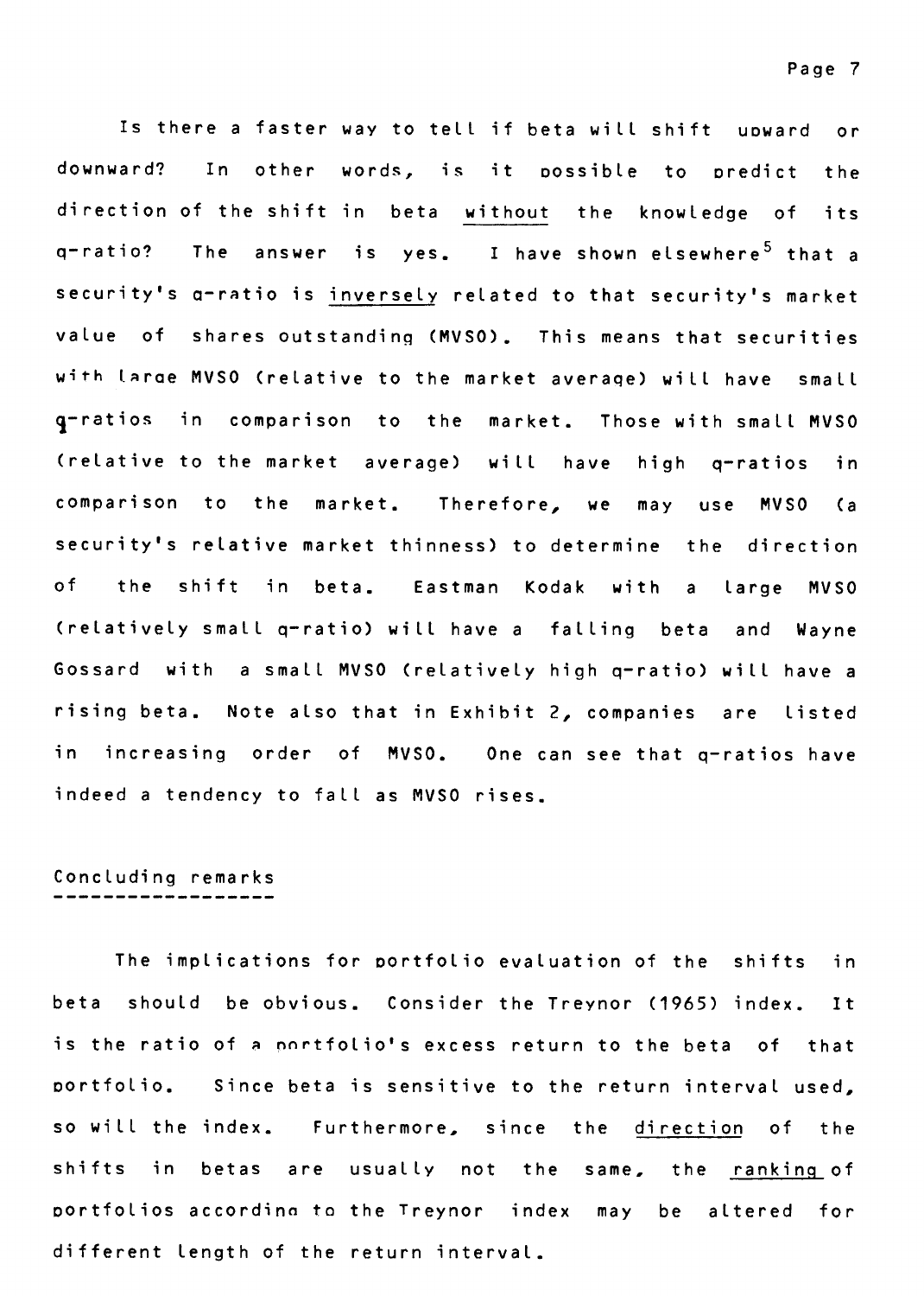**Another implication concerns the estimation of the Security Market Lines of Sharpe (1964) and Lintner (1965). From an estimated SML one gets the value of the market price of risk reduction (MPR), that is, a measure of the reward offered by the market to offset an increase in risk by one more unit. I have shown elsewhere 6 that if one obtains a monthly estimate of MPR, then it will usually be incorrect to convert this number on an annual basis. One cannot get an annual estimate of the MPR by simply multiplying the monthly estimate by 12!**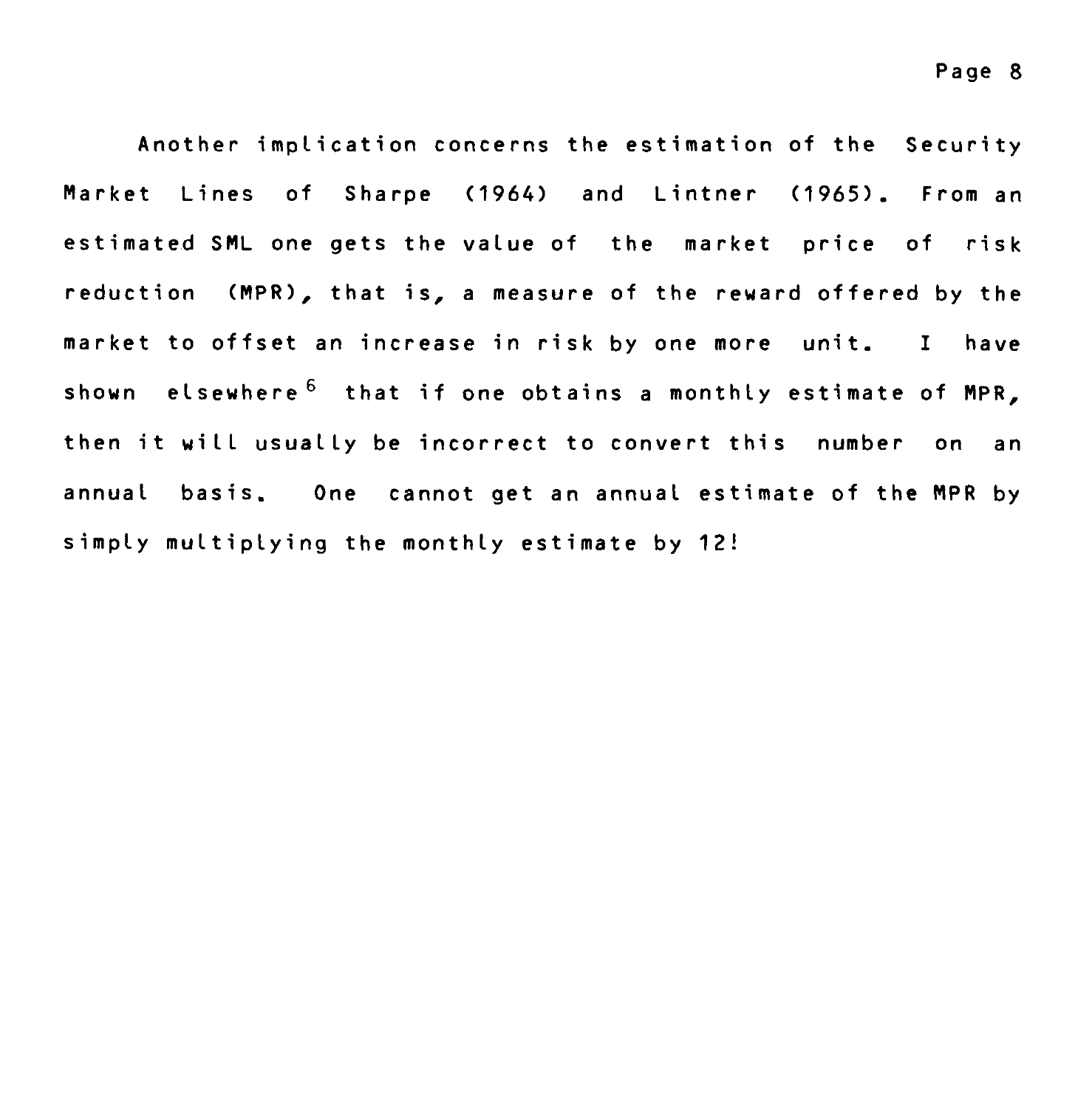#### **EXHIBIT 1**

**Estimated Betas over Return Intervals Varying from a Day to a Month: January 1970 - December 1973** 

|                     | Daily<br>Beta | Weekly<br>Beta | Biweekly<br>Beta | Triweekly<br>Beta | Monthly<br>Beta |
|---------------------|---------------|----------------|------------------|-------------------|-----------------|
|                     |               |                |                  |                   |                 |
| Wayne Gossard       | .459          | .654           | .986             | .692              | .976            |
| Mich. Seamless Tube | .433          | .784           | .917             | .883              | .973            |
| Publicker Inds.     | 1.006         | 1,277          | 1.513            | 1.491             | 1.521           |
| Great West. United  | 1.442         | 1.911          | 2.122            | 2.311             | 2.496           |
| Family Finance      | .795          | .821           | 1,212            | 1.324             | 1,268           |
| Bobbie Brooks       | 1.405         | 1.592          | 1,818            | 1.889             | 1.874           |
| Monogram Ind.       | 2.144         | 2.403          | 2.844            | 2.887             | 2.950           |
| Faberge             | 1.449         | 1.416          | 1.511            | 1.511             | 1.882           |
| Dillingham Corp.    | .725          | .750           | .990             | 1.164             | 1.004           |
| Vornado             | 1,765         | 1.823          | 2.170            | 1.628             | 2.329           |
| Big Three Ind.      | .712          | .969           | 1.283            | .970              | 1.339           |
| Cabot Corp.         | .756          | .805           | .844             | .898              | .752            |
| General Development | 1.358         | 1.382          | 1.657            | 1.628             | 1.423           |
| Addresso-Multigraph | 1.733         | 1.414          | 1.566            | 2.341             | 2.094           |
| Great West. Finance | 1.917         | 2.158          | 2.043            | 1.820             | 2.246           |
| Colgate Palmolive   | .850          | .958           | 1.011            | 1.002             | 1.131           |
| Aluminium Co. of    |               |                |                  |                   |                 |
| America             | 1.118         | 1.150          | 1.118            | 1.221             | 1.115           |
| Shell Oil           | .742          | .860           | .827             | 1.093             | .930            |
| Kresge, S.S.        | 1.237         | 1.308          | 1,299            | 1,326             | 1.190           |
| Eastman Kodak       | 1.251         | 1.166          | .958             | .859              | .932            |

**Notes:** (1) Returns are measured as the logarithm of investment **relatives.** 

- **(2) Market returns are those of the S&P-500.**
- **(3) All betas are statistically significant at the 5% Level.**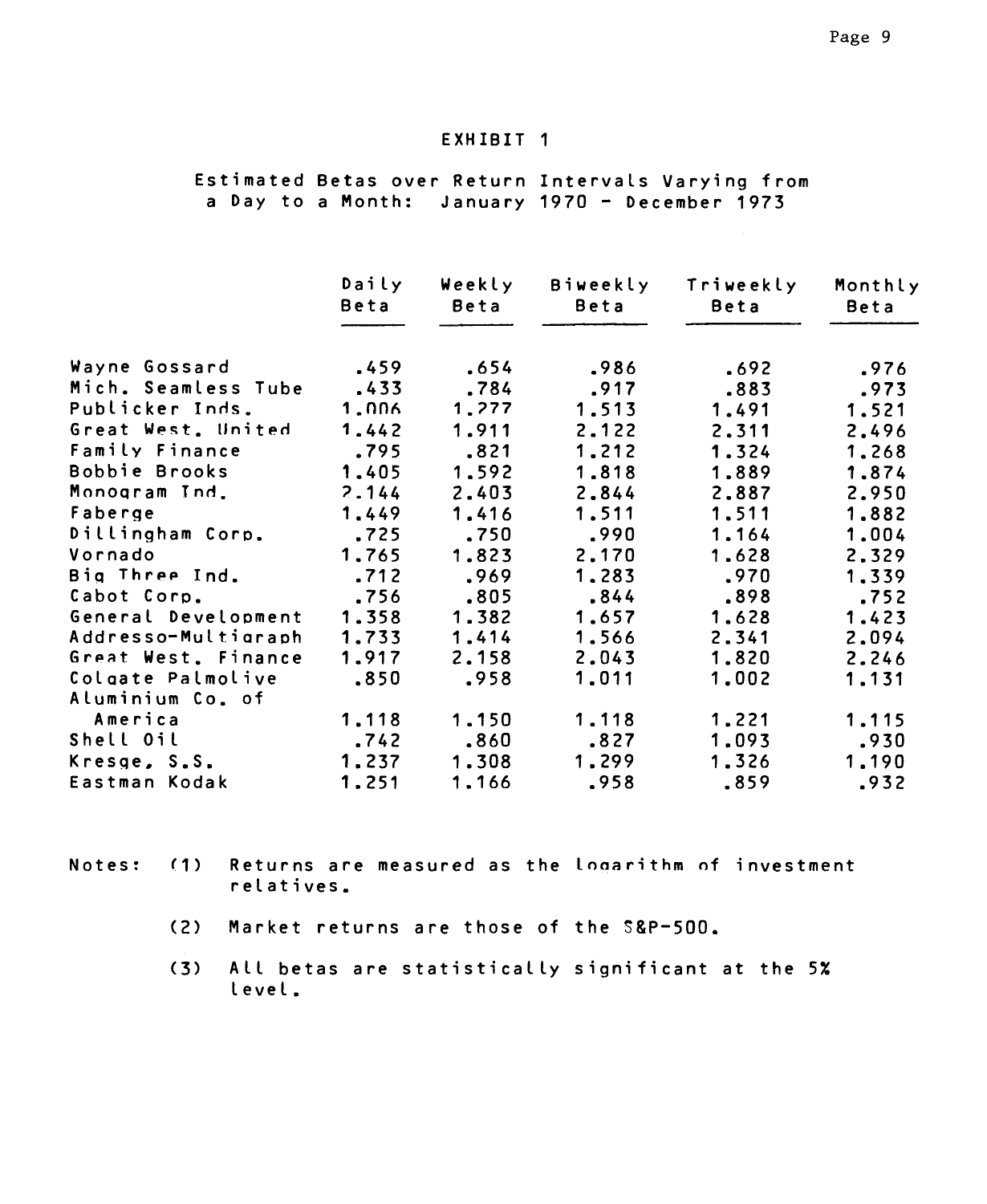## **EXHIBIT 2**

## **Daily Correlation Coefficients and q-ratios**

### **January 1970 - December 1973**

| Name                | $P_{\texttt{im}}$ | $+1$<br>${}^{\rho}$ im | $+1$<br>${}^{\rho}$ im | +1<br>$\mathfrak{p}_{\mathtt{im}}$<br>ım<br>$\mathbf{q}_{\texttt{im}}$<br>$\rho_{\underline{\mathbf{i}\underline{\mathbf{m}}}}$ |
|---------------------|-------------------|------------------------|------------------------|---------------------------------------------------------------------------------------------------------------------------------|
| Wayne Gossard       | .143              | .106                   | $.060*$                | 1,161                                                                                                                           |
| Mich Seamless Tube  | .165              | .177                   | $.044*$                | 1.321                                                                                                                           |
| Publicker Inds.     | .281              | .150                   | .108                   | .981                                                                                                                            |
| Great West. United  | .233              | .131                   | .096                   | .974                                                                                                                            |
| Family Finance      | .248              | .200                   | $.046*$                | .992                                                                                                                            |
| Bobbie Brooks       | .339              | .108                   | .100                   | .614                                                                                                                            |
| Monogram Ind.       | .459              | .119                   | .166                   | .621                                                                                                                            |
| Faberge             | .337              | .087                   | .134                   | .664                                                                                                                            |
| Dillingham Corp.    | .192              | .119                   | $.047*$                | .865                                                                                                                            |
| Vornado             | .391              | .225                   | .124                   | .893                                                                                                                            |
| Big Three Ind.      | .355              | .219                   | .090                   | .870                                                                                                                            |
| Cabot Corp.         | .324              | .175                   | .037                   | .654                                                                                                                            |
| General Development | .328              | .101                   | .132                   | .710                                                                                                                            |
| Addresso-Multigraph | .404              | .074                   | .168                   | .599                                                                                                                            |
| Great West. Finance | .546              | .176                   | .180                   | .652                                                                                                                            |
| Colgate Palmolive   | .334              | .164                   | $.047*$                | .632                                                                                                                            |
| Aluminium Co. of    |                   |                        |                        |                                                                                                                                 |
| America             | .437              | .148                   | .112                   | .569                                                                                                                            |
| Shell Oil           | .394              | .198                   | .110                   | .782                                                                                                                            |
| Kresge, S.S.        | .502              | .137                   | .168                   | .608                                                                                                                            |
| Eastman Kodak       | .626              | .094                   | .189                   | .452                                                                                                                            |
| $S&P-500$           | 1.000             | .285                   | .785                   | .570                                                                                                                            |

**Asterisks indicate statistically insignificant correlation coefficients at the 5% level.**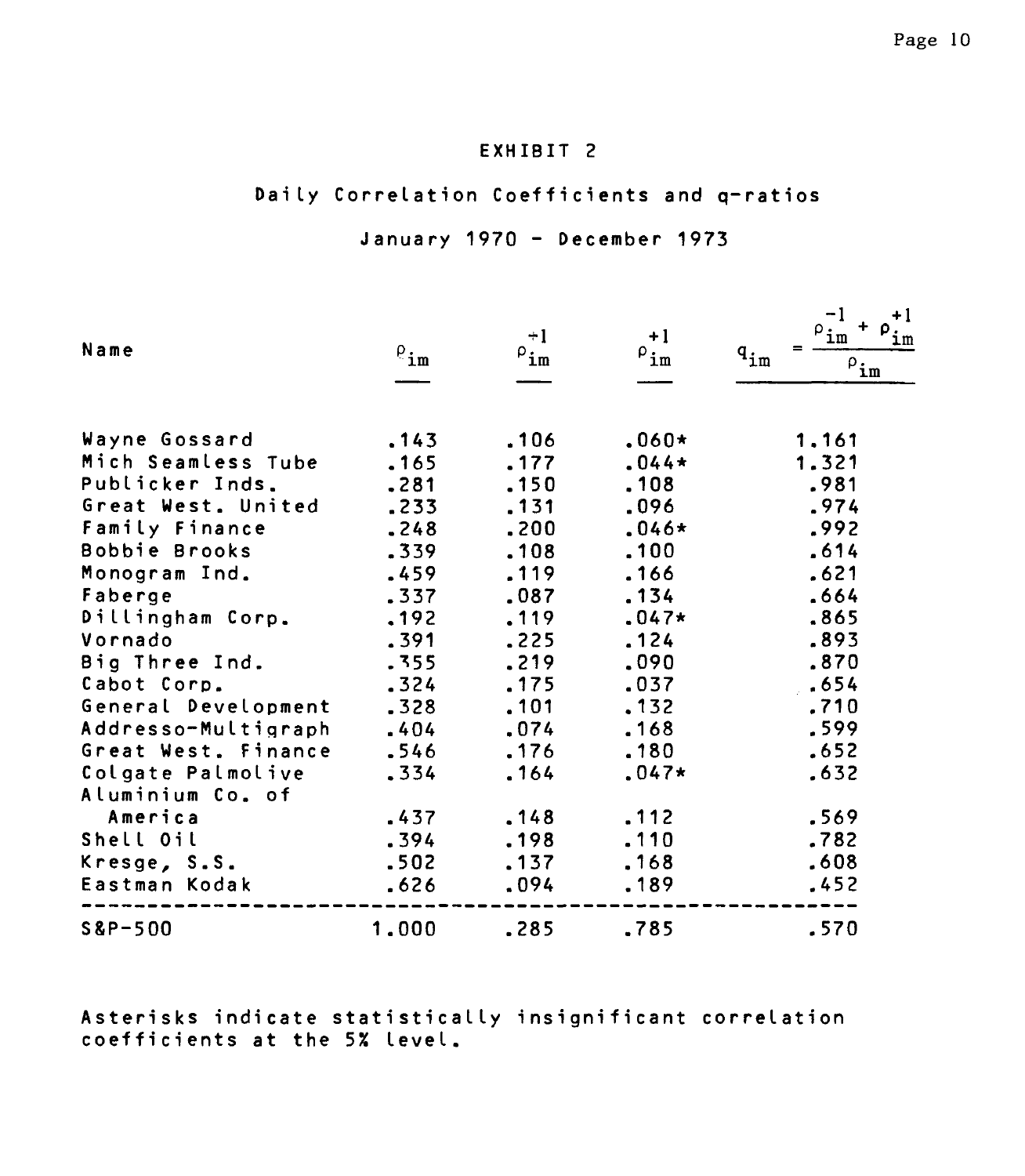## Page 11

#### **FOOT NOTES**

- **1. See [1] , [2] , [5] , [6] , [8] and [10].**
- **2. This may not be the best word to describe securities with large MVSO. Its advantage is its opposition to the word "thinness".**
- **3. See [3] .**
- **4. See the appendix in [2].**
- **5. See [3].**
- **6. See [4].**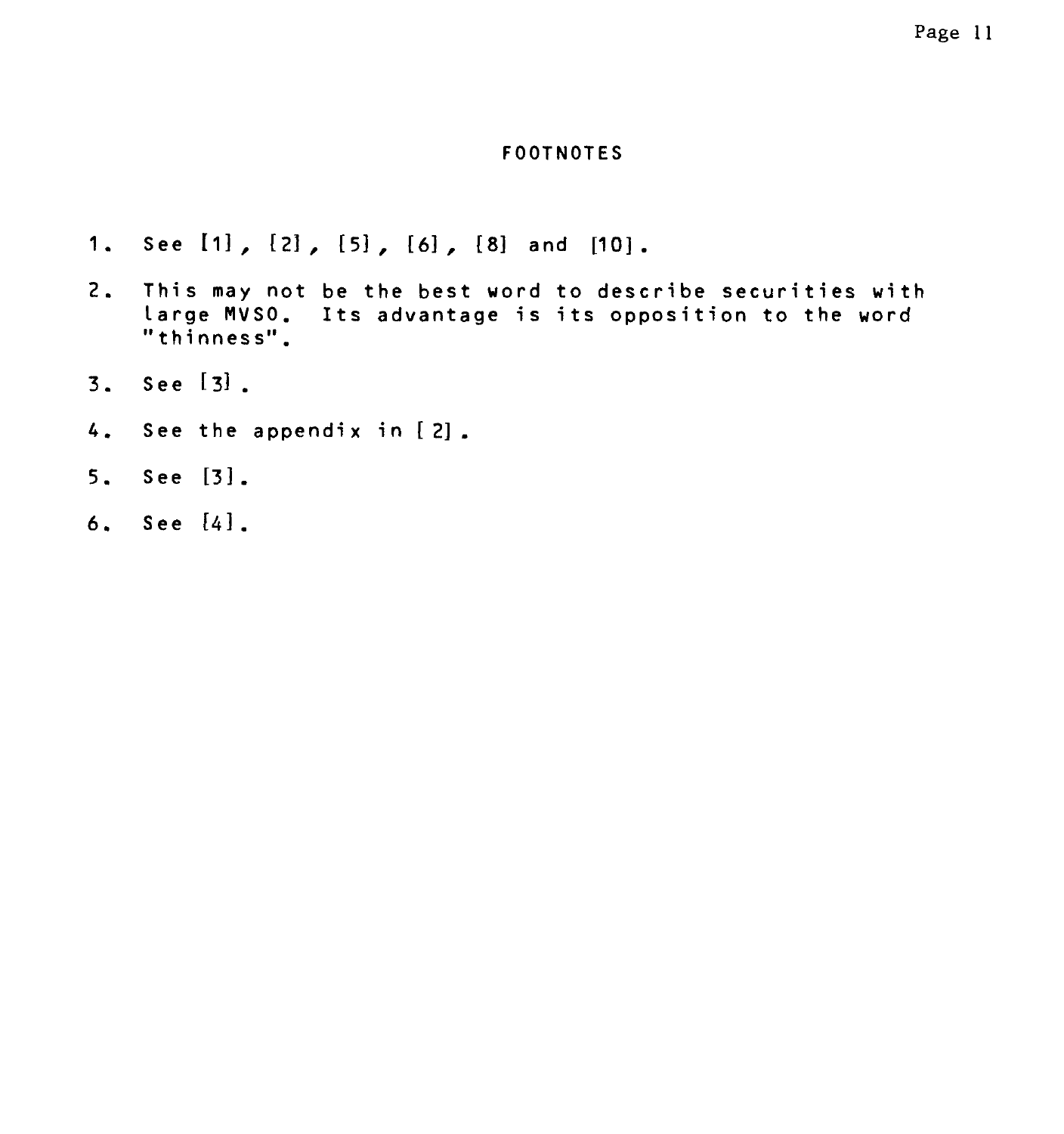#### **REFERENCES**

- **1. FIELITZ Bruce D. and MYRON T. Greene, "Shortcomings in Portfolio Evaluation via MPT", Journal of Portfolio Management, Vol 7 (Summer 1980), pp. 13-19.**
- **2. HAWAWINI Gabriel A., "Intertemporal Cross Dependence in Securities Daily Returns and the Short Run Intervaling Effect on Systematic Risk", Journal of Financial and Quantitative Analysis, (March, 1980), pp. 139-149.**
- **3. HAWAWINI Gabriel A., "The Intertemporal Cross Price Behavior of Common Stocks: Evidence and Implications", Journal of Financial Research, Vol. 3, (Summer 1980).**
- **4. HAWAWINI Gabriel A., "Temporal Aggregation and the Estimation of the Market Price of Risk", Economics Letters, Vol. 3 (1980), forthcoming.**
- **5. LEE Cheng F. and MORIMUNE K., "Time Aqqreqation, Coefficient of Determination, and Systematic Risk of the Market Model", The Financial Review, (Sprinq, 1978), Po. 36-47.**
- **6. LEVHARI David and LEVY Haim, "The Capital Asset Pricinq Model and the Investment Horizon", The Review of Economics and Statistics, (February, 1977), pp. 92-104.**
- **7. LINTNER John, "The Valuation of Risk Assets and the Selection of Risky Investments in Stock Portfolios and Capital Budgets", The Review of Economics and Statistics, (February, 1965), pp. 13-37.**
- **8. SCHWARTZ Robert A. and WHITCOMB David K., "Evidence on the Presence and Causes of Serial Correlation in Market Model Residuals", Journal of Financial and Quantitative Analysis, (June, 1977), pp. 291-311.**
- **9. SHARPE William F., "Capital Asset Prices: A Theory of Market Equilibrium under Conditions of Risk", Journal of Finance, (September, 1964), pp. 425-442.**
- **10. SMITH Keith V., "The Effect of Intervaling on Estimating Parameters of the Capital Asset Pricing Model", Journal of Financial and Quantitative Analysis (June, 1978), pp. 313-332.**
- **11. TREYNOR Jack L., "How to Rate Management of Investment Funds", Harvard Business Review, Vol 43 (January/February 1965), pp. 63-75.**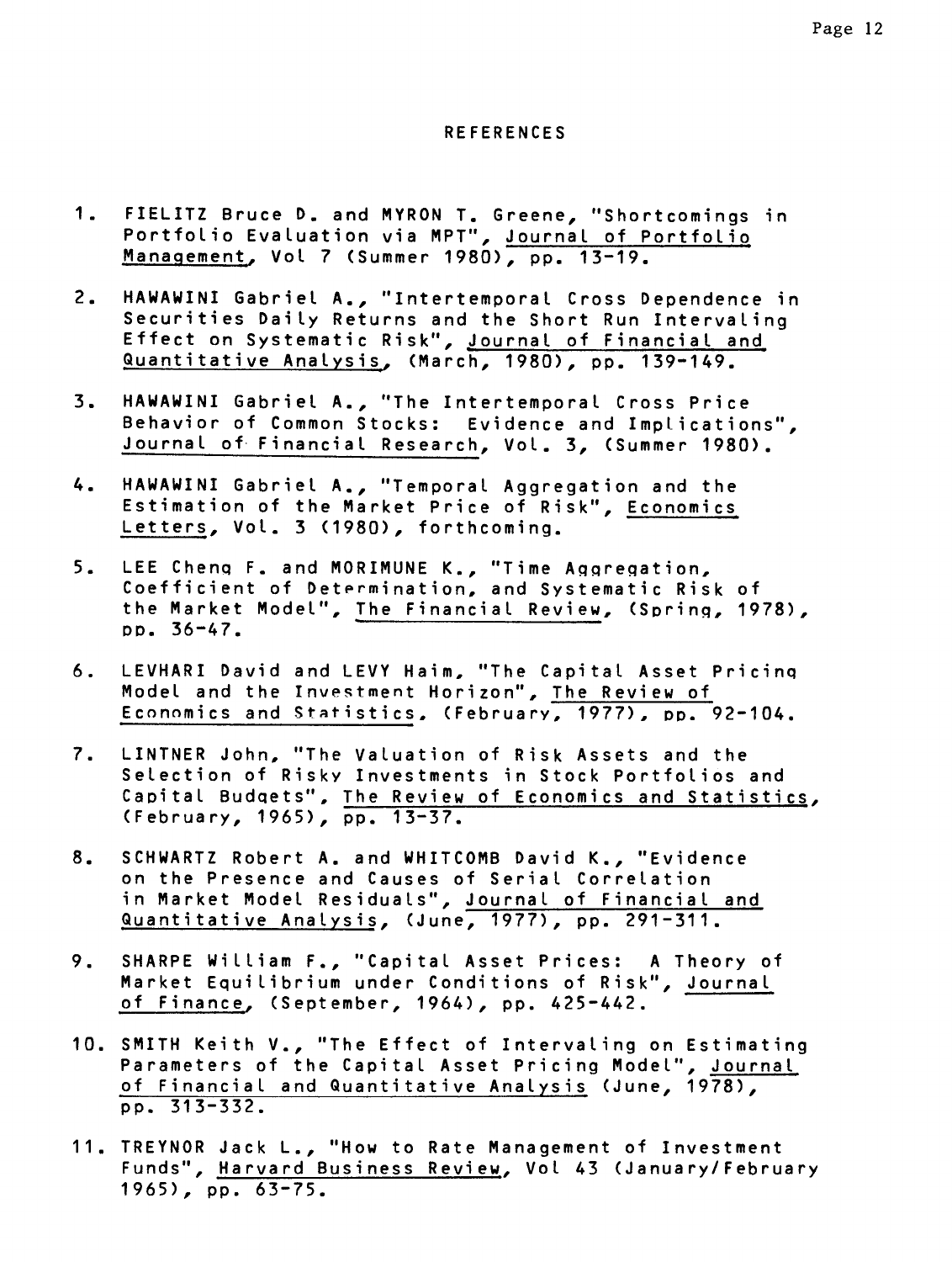## LIST OF INSEAD RESEARCH WORKING PAPERS

- 80/01 "Identifying cognitive style determinants of retail patronage, by Christian PINSON, Arun K. JAIN and Naresh K. MALHOTRA, January 1980.
- 80/02 "Dimensions culturelles des conceptions de management une analyse comparative internationale", par André LAURENT Février 1980.
- 80/03 "Cognitive style and effective communication", by Arun K. JAIN, Naresh K. MALHOTRA and Christian PINSON, Dec. 1979.
- 80/04 "Accomodative cognitive style differences in consumer reduction of alternatives", by Naresh K. MALHOTRA, Christian PINSON and Arun K. JAIN, October 1979.
- 80/05 "Stability and reliability of Part-Worth utility in conjoint analysis : a longitudinal investigation", by Arun K. JAIN, Naresh K. MALHOTRA and Christian PINSON, September 1979.
- 80/06 "The expected future spot exchange rate, the forward rate, and the trade balance", by Charles A. WYPLOSZ, March 1980.
- 80/07 "Decline and adjustment: Public intervention strategies in the European clothing industries", by José de la TORRE, July 1980.
- 80/08 "The uncommon market: European policies towards a crisis industry - clothing in the 1970's", by José de la TORRE and Michel BACCHETTA, May 1980.
- 80/09 "Stratport: a decision support system for strategic planning", by Jean-Claude LARRECHE and V. SRINIVASAN, April 1980, Revised October 1980.
- 80/10 "A new approach to market segmentation strategy: a banking application", by Arun K. JAIN, Christian PINSON and Naresh K. MALHOTRA, March 1980.